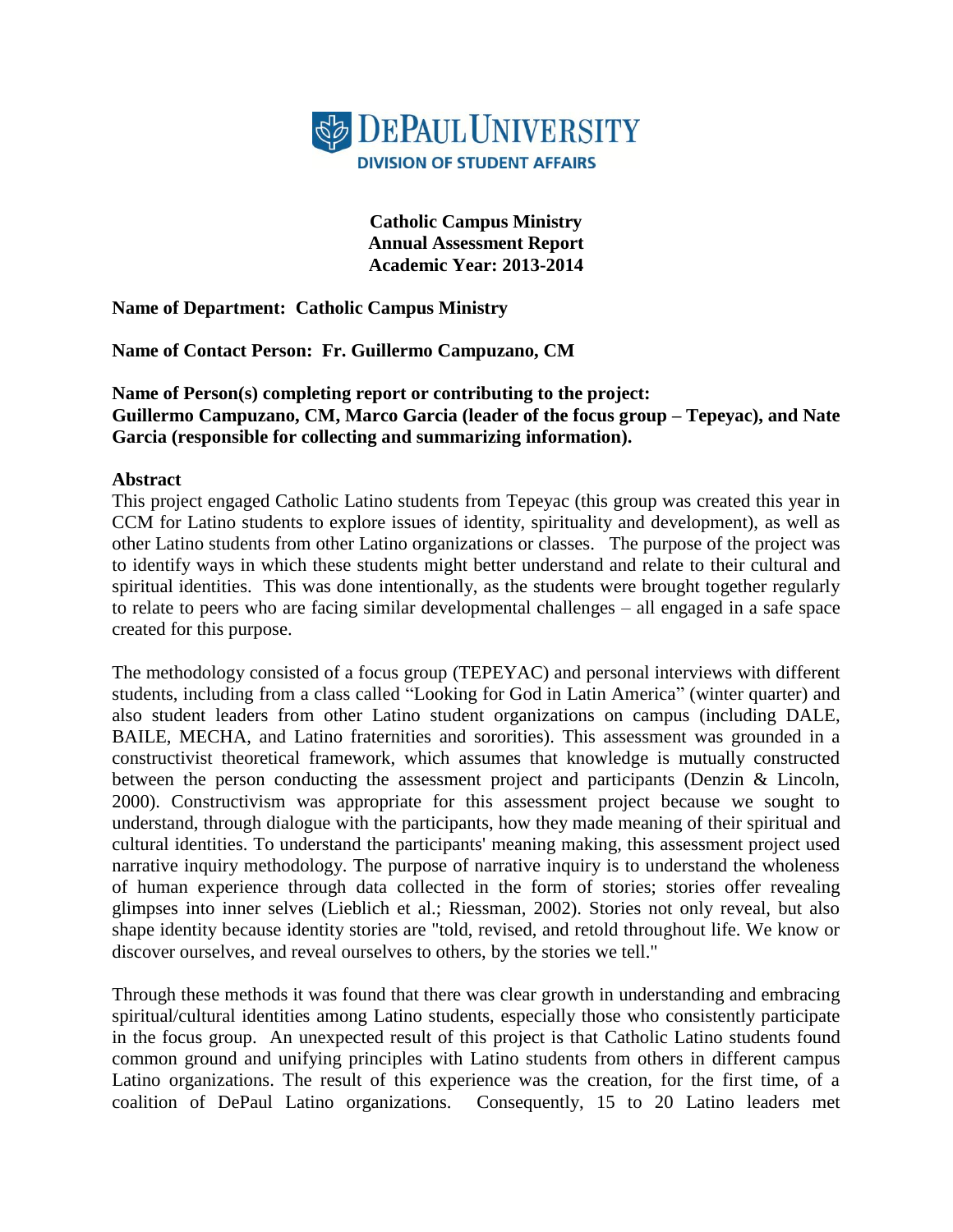consistently every week during the spring quarter to consolidate the coalition and plan for next year – all done in the best spirit and legacy of our Vincentian tradition.

### **Introduction and Context**

Latinos are the largest minority at DePaul: 14% of our students (3,412) self-identify as Latinos during the academic year 2013-14. Most of them come from very traditional Catholic families. There is an articulated disconnect for many of these students between how their live there spiritual/religious life on campus and their religious identity at home. Many of these students, like any other college student, struggle to make meaning spiritually/religiously and feel conflicted with the idea of taking distance from religious values learned at home.

During this year CCM has worked diligently to help Latino students find a "home" and a connection within University Ministry (UMIN), CCM and Student Affairs. Slowly, some of these students are becoming more engaged in CCM and have found that from CCM they can project and connect themselves to other student communities at DePaul. In a recent survey published by Mission and Values 37% of our students identify themselves as Catholic; among them a large group are also Latino students.

Throughout the 2013-14 academic year CCM worked closely with a group of Latino student, providing spiritual education, activities, service and reflection opportunities with the purpose of answering one question:

*How do Latino students who have participated in the Catholic Campus Ministry understand and/or articulate their own faith in relationship to their cultural and religious identity?"* Related to this broad question is a secondary question of interest: *"What are the factors which contribute to or hinder their understanding of faith and their connection to the Vincentian legacy?*

Intentional spiritual and Vincentian programming with Latino students not only provided a means for answering the assessment questions, but it also supported two CCM learning outcomes:

- *(1) Students who participate in CCM programming will contribute to programs or causes and reflect on their own spirituality, which will continue to support their values.*
- *(2) By participating in CCM programming, students will develop a competent and meaningful understanding of the Catholic Vincentian tradition that will allow them to participate in a faith community*.

As Latino students became more engaged in CCM experiences and values, they also came to learn more about their Catholic tradition and faith. This entire project was dedicated to helping students commit to spirituality, identity and development. In addition, the project helped Latino students who may have viewed the office of CCM with some skepticism to recognize the unifying places within a very diverse community and to feel entirely welcome in it.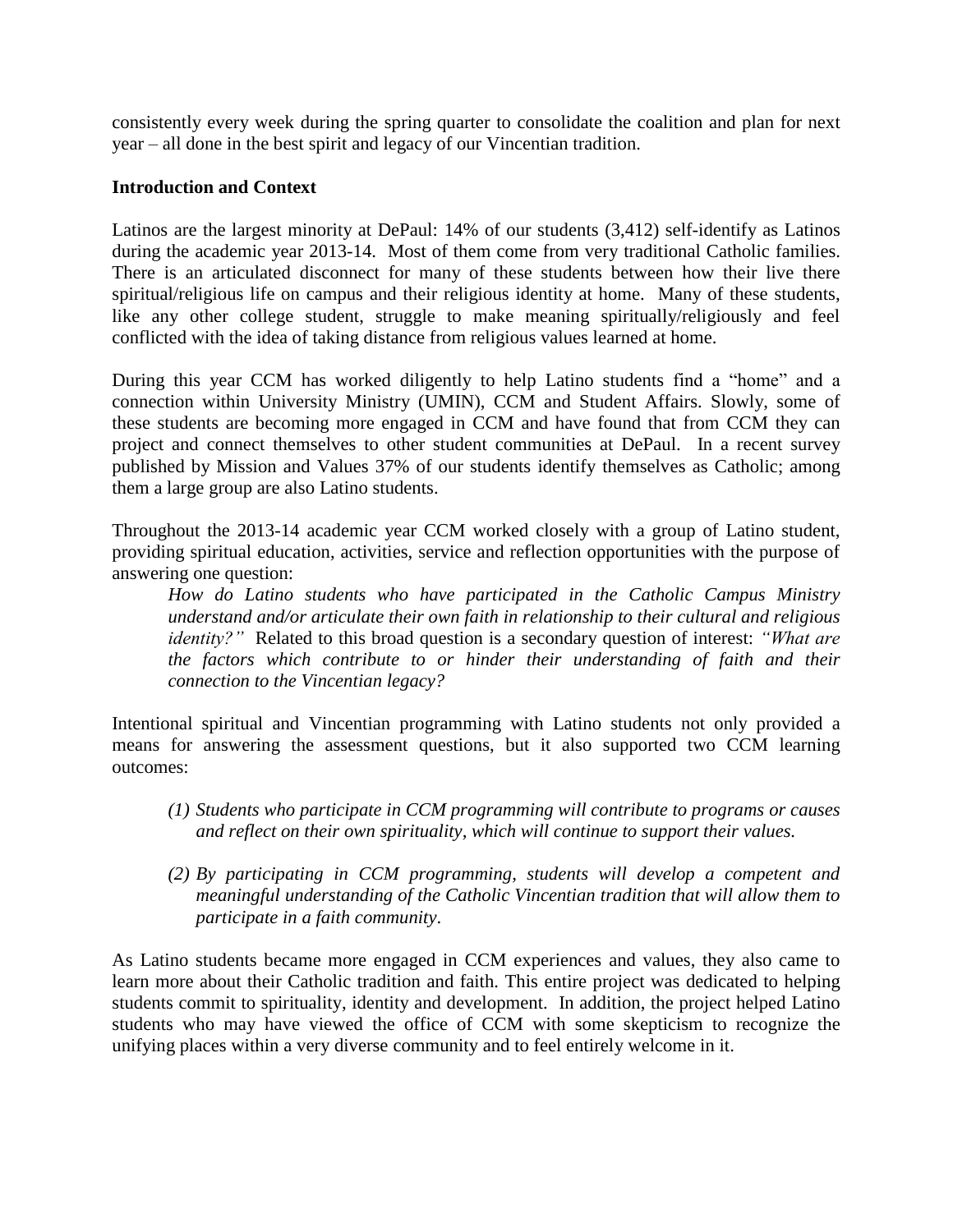Both of the CCM learning outcomes are in keeping with the mission of DePaul University and also reflected in the Division for Student Affairs mission statement and specifically relate to the Division of Student Affairs Learning Outcome:

*Students who participate in Student Affairs programs and activities will demonstrate an understanding of their own and others' faith and spirituality; in their actions, behavior and decisions, they will demonstrate values central to the Vincentian mission of DePaul.*

The assessment question proposed advanced the core values and mission of CCM, UMIN, Student Affairs and especially the DePaul Vision 2018 goals 3 "Strengthen our Catholic and Vincentian Identity" and 4 "Foster Diversity and Inclusion". In this sense the DePaul's Vision 2018 became the foundation upon which the assessment question was developed.

The CCM assessment project also provided co-curricular learning opportunities around Catholicism, Vincentianism, and Diversity and it was geared toward a very specific group of students, both in keeping with the same Vision 2018 objective. The co-curricular emphasis of Vision 2018 is also a significant component of the Division for Student Affairs Strategic Plan.

The theory behind the assessment question was two-fold:

(1) Latino students who did engage in CCM spiritual formation and celebration can discover that the struggles they experience in making meaning spiritually and religiously are shared by other Latino and Non-Latino peers in similar ways. These three elements intersect in creating these struggles: development – culture – and personal identity formation.

(2) Embracing an intentional community of faith development would encourage and empower Latino students to intentionally reflect on issues of identity, spirituality and development and to reconnect with family values from a new perspective.

These two theories are a part of the common wisdom of those doing ministry with Latino young adults in the USA. This was one of the main conclusions of the  $1<sup>st</sup>$  Encuentro of Latino Young Adult Ministry in Notre Dame in 2006. In South Bend, 1,680 Latino youth gathered together with bishops, priests religious and lay people ministering to them to explore the present and the future of Catholic Latinos in the USA.<sup>1</sup> Many of these youth were college students. The answer to CCM's assessment question proved both parts of the theory to be correct.

#### **Methodology**

 $\overline{a}$ 

The assessment question was specifically oriented toward Latino Catholics at DePaul. This group consists of students from different countries and cultural experiences. Thee different kinds of students were a part of this project: (1) Tepeyac Students (this was the focus group. 17 unique students participated in different meetings. Seven of these students were consistent during the entire year. (2) 19 Latino students from the class *"Looking for God in Latino America"* were a part of personal interviews and a survey. Many of these students had 2-3 interviews. (3) Finally 11 student leaders from other Latino organizations (including DALE, BAILE, MECHA, and Latino fraternities and sororities) were also part of personal interviews. A total of 47 students actively participated in this assessment project. Each participant in this assessment selfidentified as Catholic or Spiritual.

<sup>&</sup>lt;sup>1</sup> National Catholic Network of Latino Young Adult Ministry - Conclusions (Notre Dame 2006).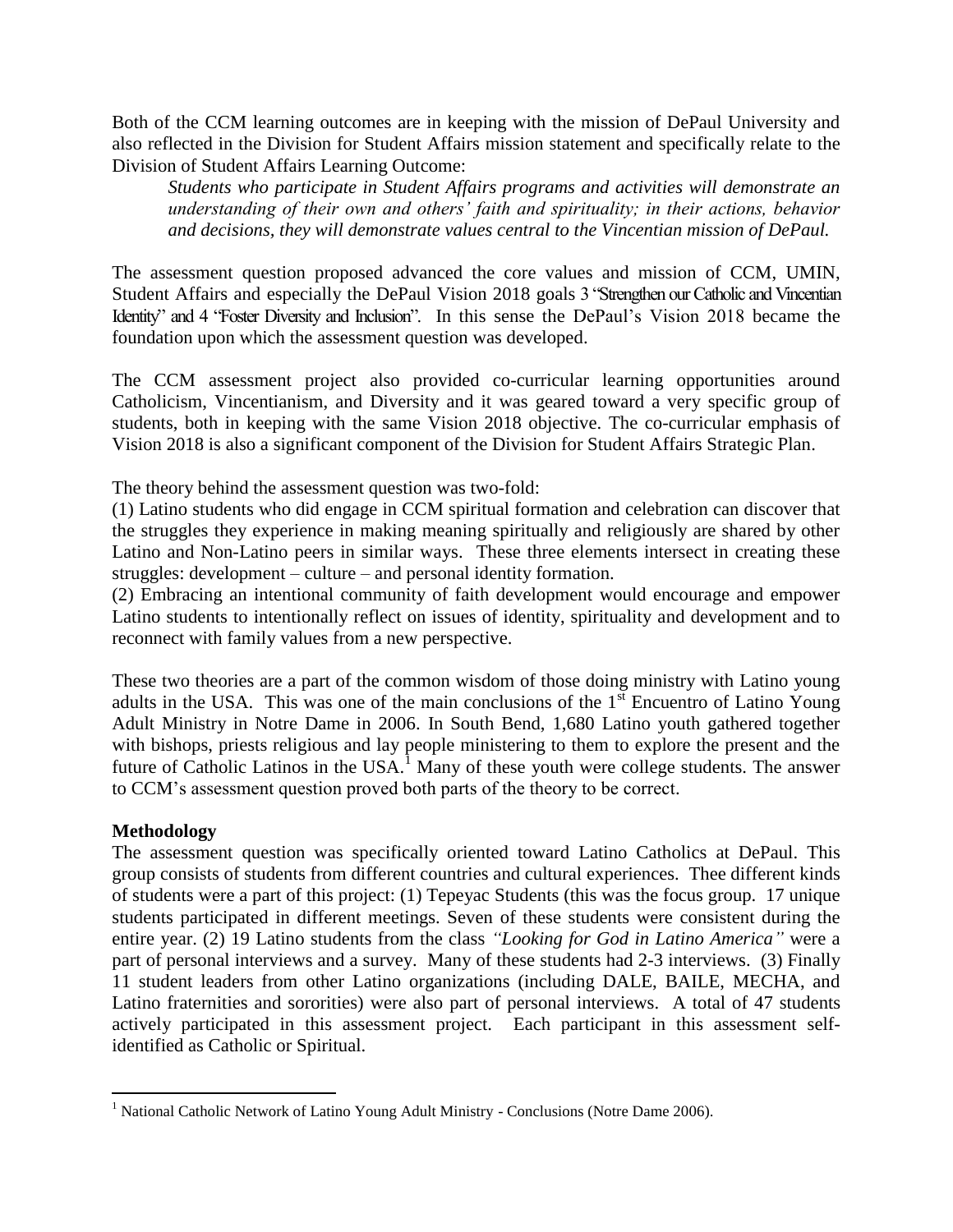All participants in the focus group shared thoughts through journaling and group reflections and assisted in planning and implementing large group events of a Catholic-Vincentian nature. Seven students regularly continued to learn and reflect upon the Catholic identity through weekly meetings held throughout the year. Four of the key leaders were very crucial in creating the coalition of Latino organizations and led the works of the 15-20 leaders of this coalition during the spring quarter.

Participants were informed of the purpose of the project and that the results of the project would be shared with the larger University Ministry community and Student Affairs. Participation was optional and all who chose to participate in the assessment project and successive activities gave verbal consent prior to participation in the project and its activities. At the end of the project a short survey was sent to 17 of the most active students in the project and 14 submitted responses. All students who participated in this project were asked if their comments/reflections might be quoted in the assessment report if necessary. In total, 45 of the 47 students gave permission to use their comments as necessary, which we have honored in what is shared in this report.

Questions used for all 3 groups of students:

*1. How do you identify yourself culturally and spiritually? Have you ever had any issues with your identity or introducing yourself to others?*

*2.How was your religious experience at home? How is this experience different from how you live or not your faith today?* 

*3. What does it mean for you to be Latino and Catholic?*

*4. How do you make meaning? What dimensions of the Vincentian tradition can you incorporate in the process of making meaning in life?*

This is a sample of a Tepeyac (focus group) Reflection/Journaling, Story Telling meeting:

These meetings occurred every week during the entire year. The meetings were both a space of formation and a time for story telling (constructivism). Many meetings were a series of conversations on the Catholic traditions and the essential role of the Vincentian tradition in the Catholic identity. Others were used for storytelling. Students were invited to prepare their stories and to find the meaning of these stories in how they make meaning. Students were encouraged to identify common elements in their different stories

The agenda for meetings were simple: (1) Common Prayer (2) Silence and personal reflection. (3) Journaling (4) Invitation to share, personal thoughts, with the entire group.

*What is the most significant thing you learned about the Catholic Tradition?*

*With which Catholic tradition do you most connect? Why?*

*With which Vincentian value do you most resonate? Why?*

*How might you live out Catholic and Vincentian values in your own life?*

Below are findings from the Tepeyac students - identified criteria for Catholic-Vincentian events:

(1) Activities that promote spiritual growth and community building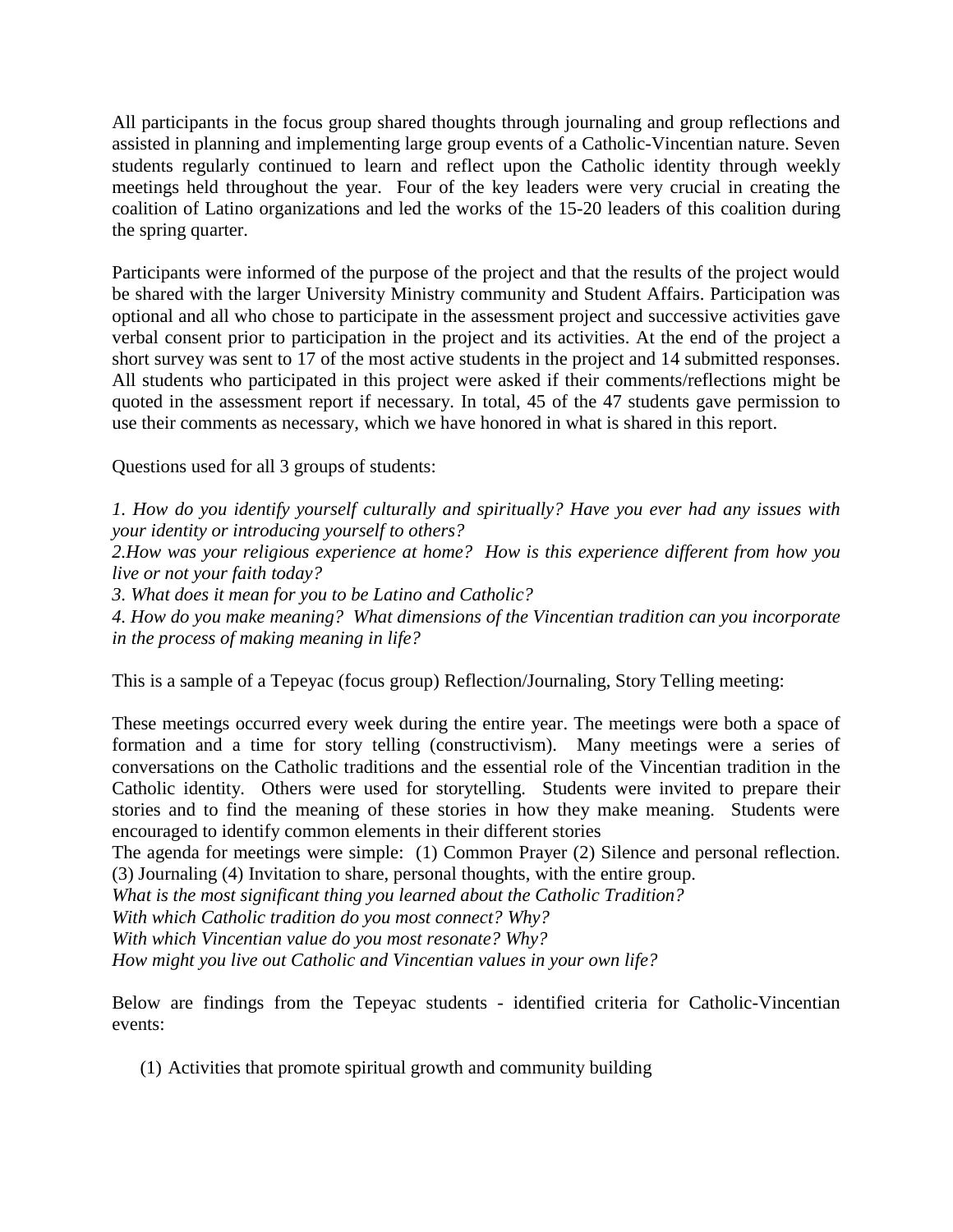- (2) Activities that promote Vincentian solidarity with underprivileged students of communities
- (3) Activities that promote/support immigration reform and undocumented students.

# Short Survey Questions:

This survey was sent to 17 students from the 3 cohort groups (7 from Tepeyac, 5 from the class, and 5 from coalition) who remained most engaged and active in the majority of CCM activities related to the assessment project.

Instructions: Please take a moment to answer each of the following questions. Please be honest in your reflections. Answer quickly, providing your inner reaction.

*As you reflect upon your engagement with CCM programs, retreats, worship, ministry and other events or activities throughout the past three quarters, what was the most useful/meaningful thing you've learned about "being Latino, Catholic and Vincentian?"*

*Name your greatest "Catholic and/or Vincentian" accomplishment of this year.*

*What question remains at the top in your mind about what it means to be a Latino Catholic and Vincentian?*

*What might you do beyond this year to live out Catholic-Vincentian values?*

# **Findings/Results and Discussion**

Advancement Towards Learning Outcome:

| <b>Learning Outcome</b>                                                                                                                                                                                                                  | <b>Number of Students</b><br><b>Assessed</b> | <b>Number of Students with</b><br><b>Acceptable or Better</b><br><b>Performance</b> |
|------------------------------------------------------------------------------------------------------------------------------------------------------------------------------------------------------------------------------------------|----------------------------------------------|-------------------------------------------------------------------------------------|
| By participating in CCM<br>programming, students<br>will develop a competent<br>and meaningful<br>understanding of the<br>Catholic Vincentian<br><i>tradition that will allow</i><br><i>them to participate in a</i><br>faith community. | 23 students                                  | 18 students                                                                         |

Below summarizes the findings from the assessment project – from 47 students engaged in the project. This assessment provided insights and information indicating that students from Latino Catholic faith come to DePaul:

- Without an understanding of the Catholic and Vincentian identity of the institution
- Lacking interest in or desire to engage in the Catholic life on campus because home was "too Catholic" or not Catholic at all…
- Willing and able to learn about and embrace their Latino Catholic and Vincentian identities.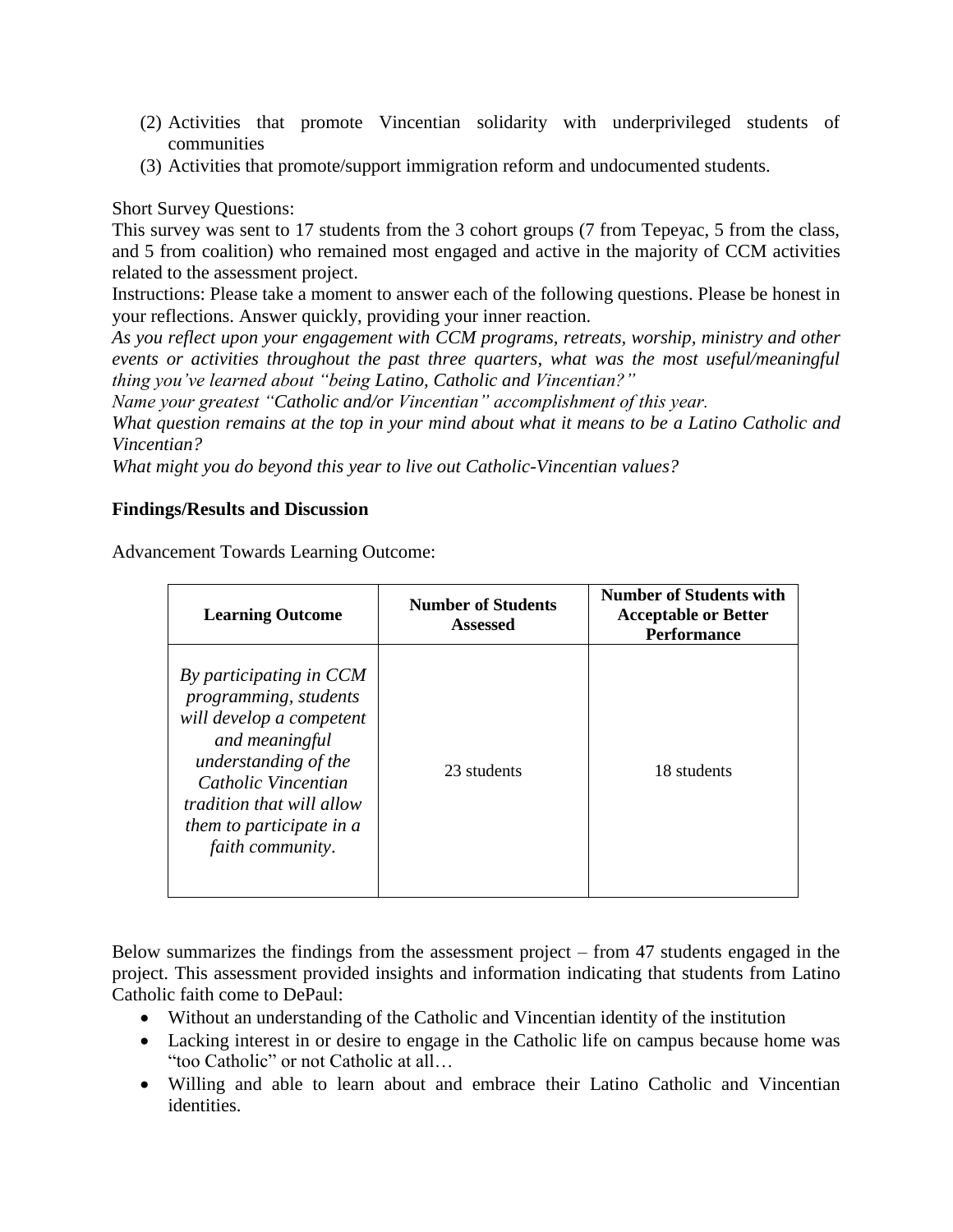- Struggling with issues of identity, development and spirituality as most students do.
- Without an understanding that the religious identity of Latino students is not that different from other cultural groups on campus.
- Initially thinking that they were not welcomed in CCM or that CCM was boring.
- Trying to move from the traditional religiosity of their families to understand/call themselves spiritual people and are very interested in service to underprivileged individuals and communities.<sup>2</sup>
- With no clear understanding of the connection between ethnic and religious identity in Latino students.
- Perceiving threats to their identity during the first year in college.
- With family and cultural backgrounds are conflicting elements for students to identify who they are in a new environment like college when they feel they belong to a minority.
- With Latino identity not being important for some Latino students.

The project also found that students who engage in an intentional Catholic community, reflection/prayer, and service tend to:

- Integrate with confidence Catholic and Vincentian identity into their lives, beliefs, spiritual formation and involvement.
- Recognize how Catholicism and Vincentianism can bring students, from all cultural backgrounds, together for a common good
- Find language to express who they are culturally and religiously.
- Generate effective channels of solidarity inside and outside of DePaul with underprivileged students and communities.
- Identify other Latino organizations and coordinate programs for connection and service together as a whole
- Discover that there is a positive impact in self-confidence and identity for students who engage in DePaul students' communities where they feel welcomed and engaged.

This project left some challenges for our CCM office:

 $\overline{a}$ 

- Attentiveness to cultural diversity is essential if we really want to serve our very diverse community of students, faculty and staff.
- Defining Catholic and Vincentian identity is not possible if is not made from a cultural perspective.
- Our students struggle daily with issues of personal identity, spirituality and development. This is a changing generation and we need to be attentive to see where they are leading us in our ministerial work.
- Students, who have the opportunity to participate in an intentional community of faith that meets regularly, naturally find language and confidence to pray, reflect and express their spiritual/religious identity.

 $2$  This finding is in tune with the Mission and Values survey conducted this year (2013-14). Many of our students identify themselves as spiritual but non-religious. A large group thinks that service to the poor is essential in their lives.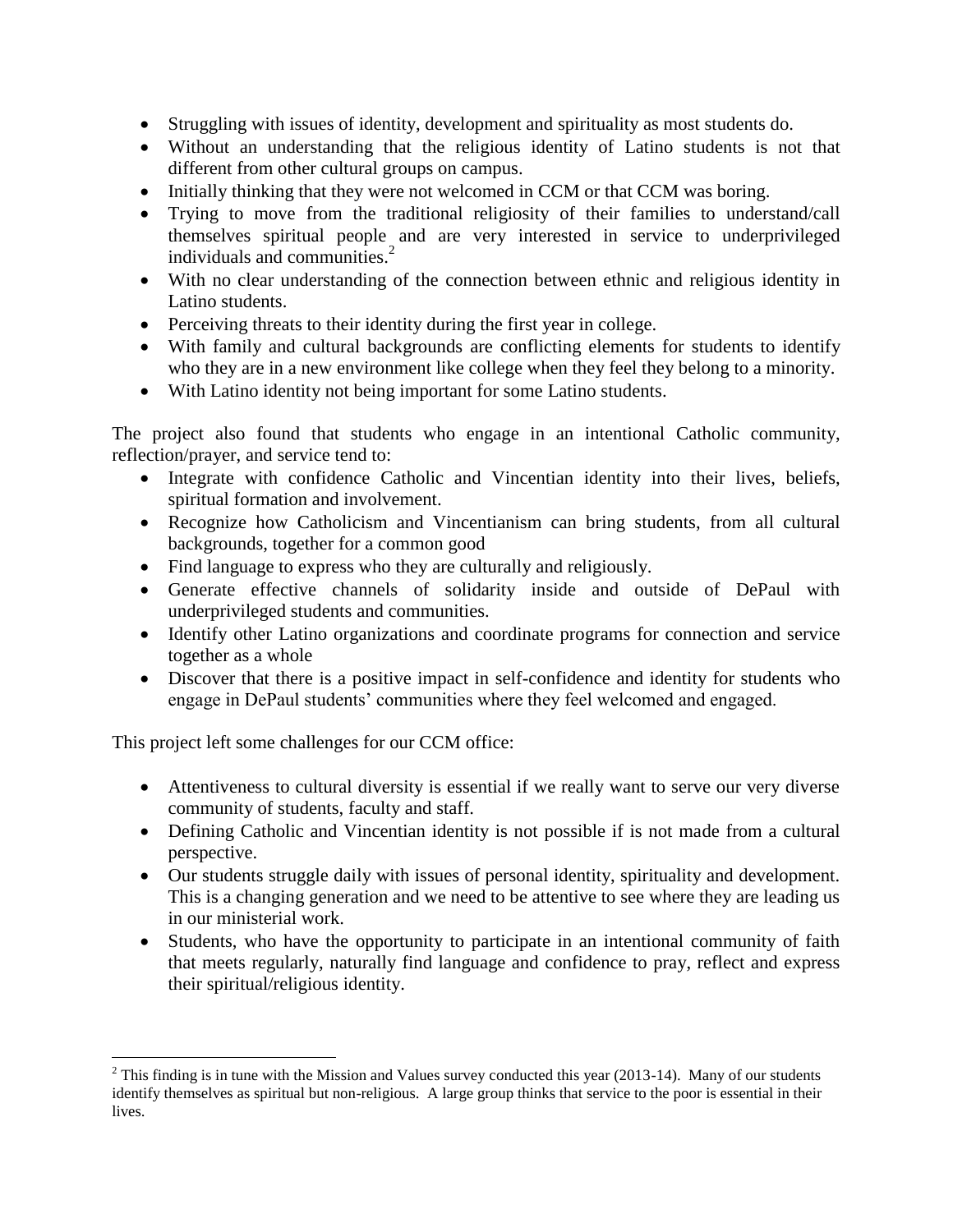The following quotes from Latino CCM students who participated in the assessment give emphasis to assessment indications:

*"I'm not afraid to introduce myself, I am however nervous of making a bad first impression. I do not introduce myself as Mexican with confidence. I also try to present myself as respectful/professional as can be because there are always stereotypes towards Hispanic teenagers. I don't feel lower than the other "American" students, I feel higher in the sense that I know the feeling of struggle and I understand consequences. I understand that Mexicans are stereotyped a lot especially when it comes to talking about religious or cultural scenarios. That's why I am respectful, I keep my manners, as well as I keep my morals by staying calm and confident of whom I am."*

*"This was very different when I came to DePaul 4 years ago. There were rarely any Latinos to be seen and it did intimidate me at first but I've become more comfortable in this setting as a first generation student."*

*"I second guess myself when introducing who I am, both to Latinos and Americans. I feel as if because I am Latino, I am not expected to be in the Academic circle of University educated people. On the other hand I feel disconnected from the majority of first generation immigrants because I am not just to work, build a house, buy a car and go back. Religious identity is important to me, but I was never invited to be a part of a religious community like this one."*

*"I think being an immigrant in the U.S. will make you feel different at some point even if nobody is bothering you about it. There will be something that you don't share with Americans or that you see how your family looks so different from American families. But at the end it is just a matter of time for you to adapt, find your place and feel part of the group. Catholic Faith has not a role in how I identify myself. For me it is important to serve other though. "*

*"I did not have any idea of what Vincentian means till I came to DePaul. I really like very much understanding what Vincentian means and feeling invited to be a part of this tradition. I do feel uncomfortable introducing myself as "Hispanic." However I do feel a sense of inferiority because I am "first generation." For example when speaking in class I am always a bit hesitant /nervous. I guess this could come from a sense of low self-esteem, from a belief that I might not know as much as the others. I believe that this is not an uncommon feeling among other first generation students. This group is important for me to feel more confortable with my own cultural and spiritual identity."*

*"Prayer is a very important part of my life. As a catholic, I believe prayer is strongest when praying the rosary. I always pray this in continuity with my family. I feel it is very important to pray so you can keep a close relationship with God. I always pray at church and especially on my own whenever I have many thoughts on my mind."*

*"I link spirituality to family. My mother taught me how to believe and how to pray and helped me to memorize versus and psalms. It is an integral part of my life. God is someone to talk to in times of hardship, in times of need, when one needs empowerment, peace, guidance and or*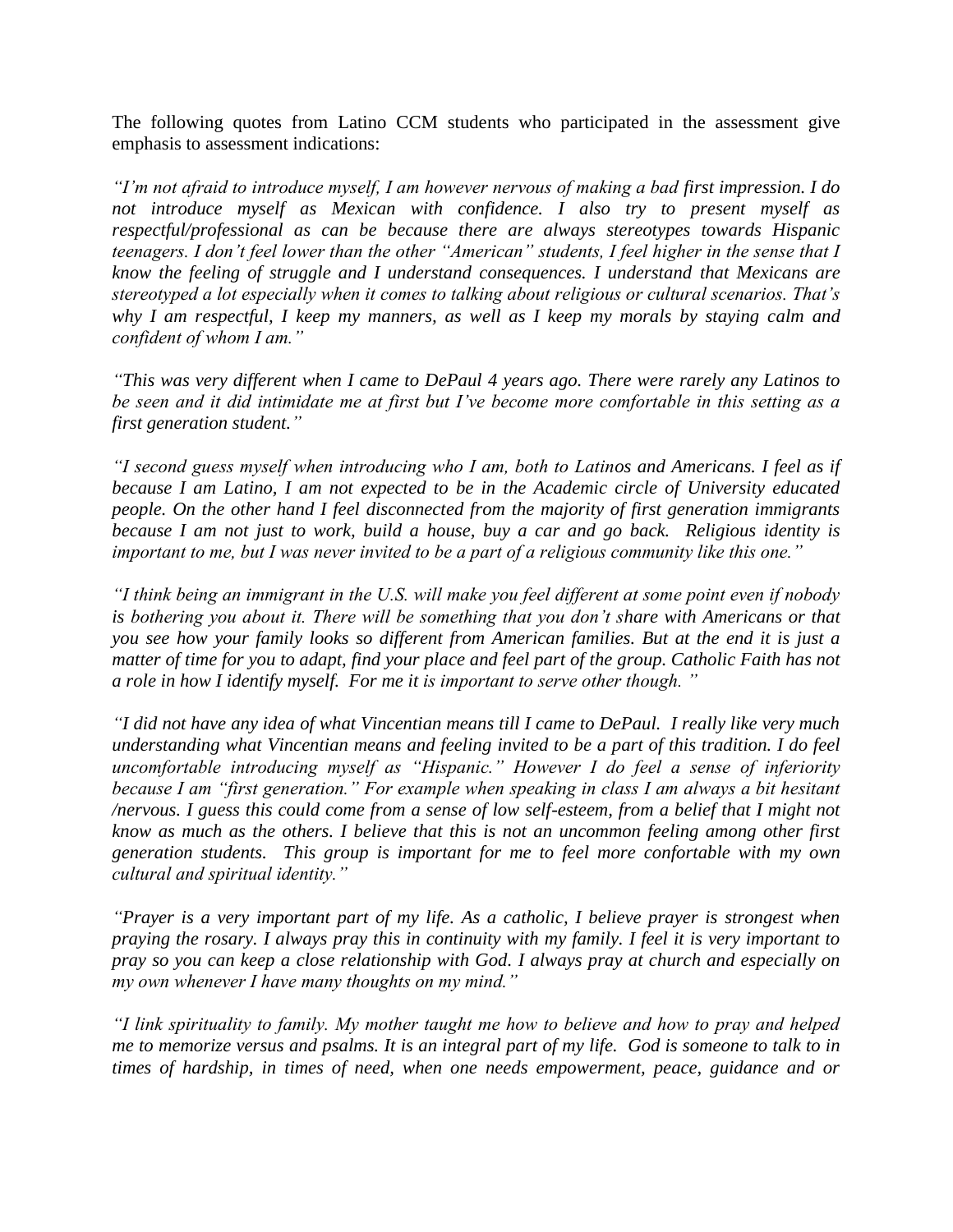*wisdom. I pray with my family, on my own or at church. I pray the rosary on my commute and pray short prayers during the day. I also do Taize and listen to music with meaning."*

*"My identity is different than other Latinos here in the United States. I have a hard time identifying myself with other Latinos because I don't look Latino. This feeling has lowered my self-esteem. I've tried my best to surround myself with a diverse group of friends but at times I feel let down when Latino group of friends approach me (it is common that same race people group because they feel safe and welcomed). As a first generation student here, I feel a mixed sense of esteem. Here in Chicago I'm exposed to more Latinos but professors have mixed expectations of me. Those who know my ethnicity and that English is my second language don't challenge me the way professors who don't know my history do."*

Probably the most pleasant surprises of this ongoing assessment project were the following:

- (1) We identified Latino students who are willing to serve as leaders (Peer Ministers) in our CCM office.
- (2) A new tradition (group of students) was created: TEPEYAC, a community of Latino students who want to reflect and discuss on issues of identity, spirituality, and development. This group enriches the diverse face of CCM.
- (3) For the first time in a long time, DePaul has an official *Coalition of Latino Organizations*. This coalition is going to be very instrumental in the years to come for Latino students to feel at home at DePaul while they develop common programs around Latino Cultural Identity, Immigration Reform, Undocumented Students and Issues related to the Larger Latino Community, including lack of opportunities, LGBTQA Latinos, poverty, faith, violence, women issues, etc.
- (4) We identified possibilities to connect with other Latino organizations in the city and across campuses of other universities in the Chicago area.
- (5) We (CCM) provided hospitality to ESFOR -the Chicago Archdiocesan School of Formation for Latino Young Adult Ministry. Tepeyac students were involved in hospitality and many of our students played an active role in several of the meetings of this group of 50 ESFOR leaders coming from many parishes in the Archdiocese of Chicago.
- (6) Several of our students (15) participated in a city-wide Latino college student gathering at Loyola University to promote immigration reform.
- (7) Latino students on campus want to help first year Latino students during the process of adjustment.
- (8) Self-identity is essential to be a meaningful member of a large diverse community like DePaul.

If we consider the large growing Latino community on campus (3,412 students) we are very aware that the sample group was limited in size. Another limitation came through attrition. As students came toward the end of the academic year, fewer were engaged in the TEPEYAC project. This means that this is an ongoing project and that we need to work hard with the new leaders we have. In contrast the group of leaders from the coalition grew consistently throughout the final quarter – there was a lot of energy around this project.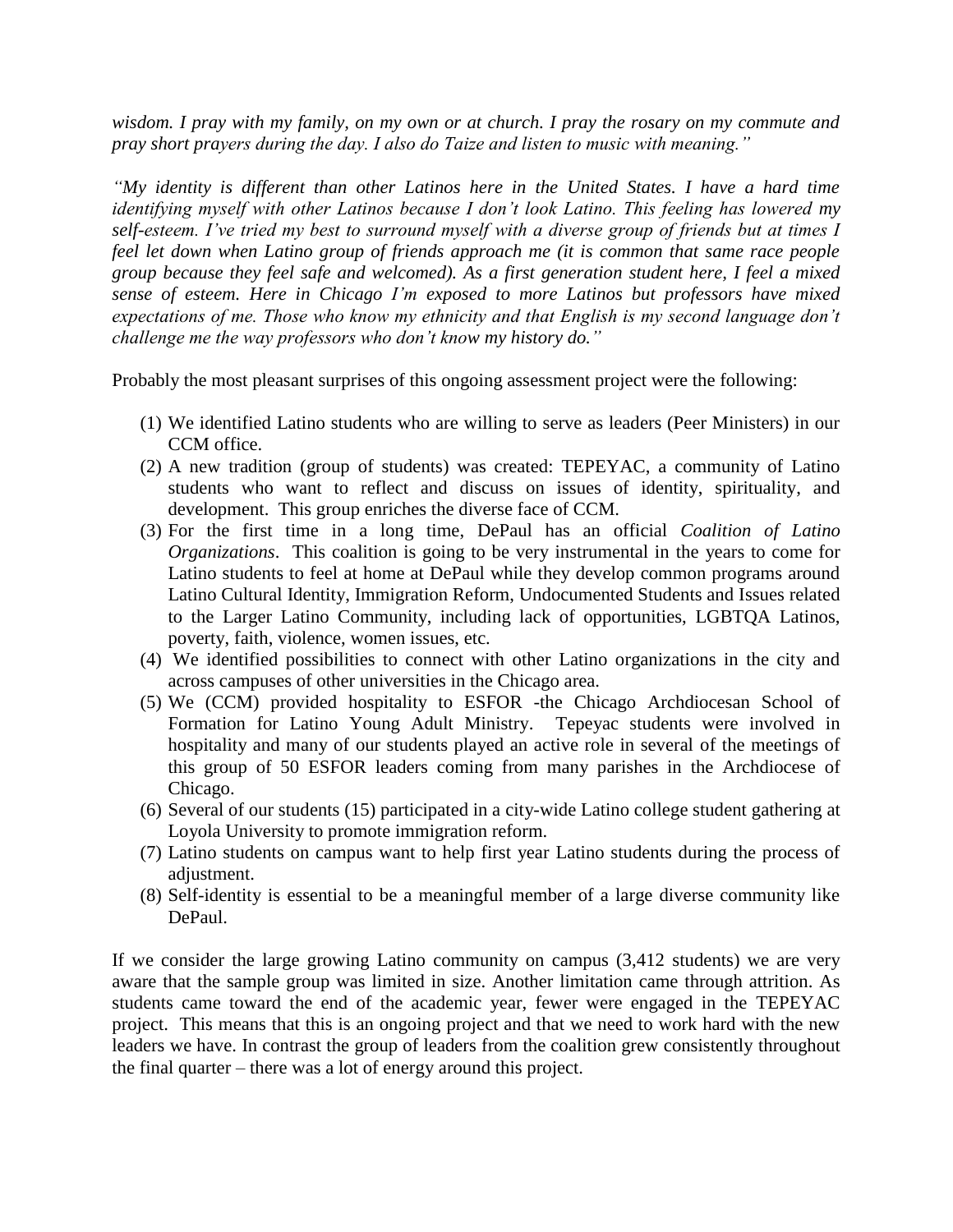Even though the scope and extent of the assessment was limited, the results from this small sampling provided useful insights and implications regarding Catholic - Vincentian education in a ministerial/co-curricular way.

For all the information that was collected from students, only themes related to the original assessment questions were analyzed. Many other rich and significant themes emerged, but given the scope of this project, they were not considered.

# **Implications**

Catholic Campus Ministry, in its 2013-14 goals, called for intentional outreach to Latino students. The main purpose of this assessment project was to evaluate the kind of impact we can have among this community of students. We already begin to develop a curriculum for Latino ministerial formation of college students, based on the many great things that happened this year and the many challenges/opportunities we were able to identify. This assessment project stresses the importance of developing and consistently utilizing this curriculum.

This assessment project provides helpful insights so that the Division of Student Affairs, UMIN (CCM) and the larger university community have an opportunity to explore and address the many implications of calling ourselves a *diverse* community and taking seriously Vision 2018.

The outreach and attention to the needs of minorities in all fields of development (including the spiritual realm) is the only way for us to keep our core values - DIVERSE-CATHOLIC-VINCENTIAN - with honesty and integrity. As more students from all backgrounds learn more about the meanings behind the core value/s of our institution and understand the imperatives of the "Vincentian Way", they will discover commonalities among themselves and develop leadership skills and values that will empower them to become socially responsible leaders from a Vincentian perspective.

Note: IRB approval for this project was not sought.

The results for this project will be shared within Latino students engaged in CCM in 2014-15, CCM and UMIN staff, and the broader Division of Student Affairs. A pastoral reflection on the significance of DIVERSITY among all our communities will be shared with UMIN students and staff. Students will be encouraged to use their knowledge and the results of the project to teach, inspire and encourage new Latino students inside and outside CCM. Many of the Tepeyac activities rooted in this project will continue to improve and develop the Latino presence and identity within CCM-UMIN.

Attachment: Sample Agenda and Conclusions from a TEPEYAC Meeting: TEPEYAC October 1, 2013